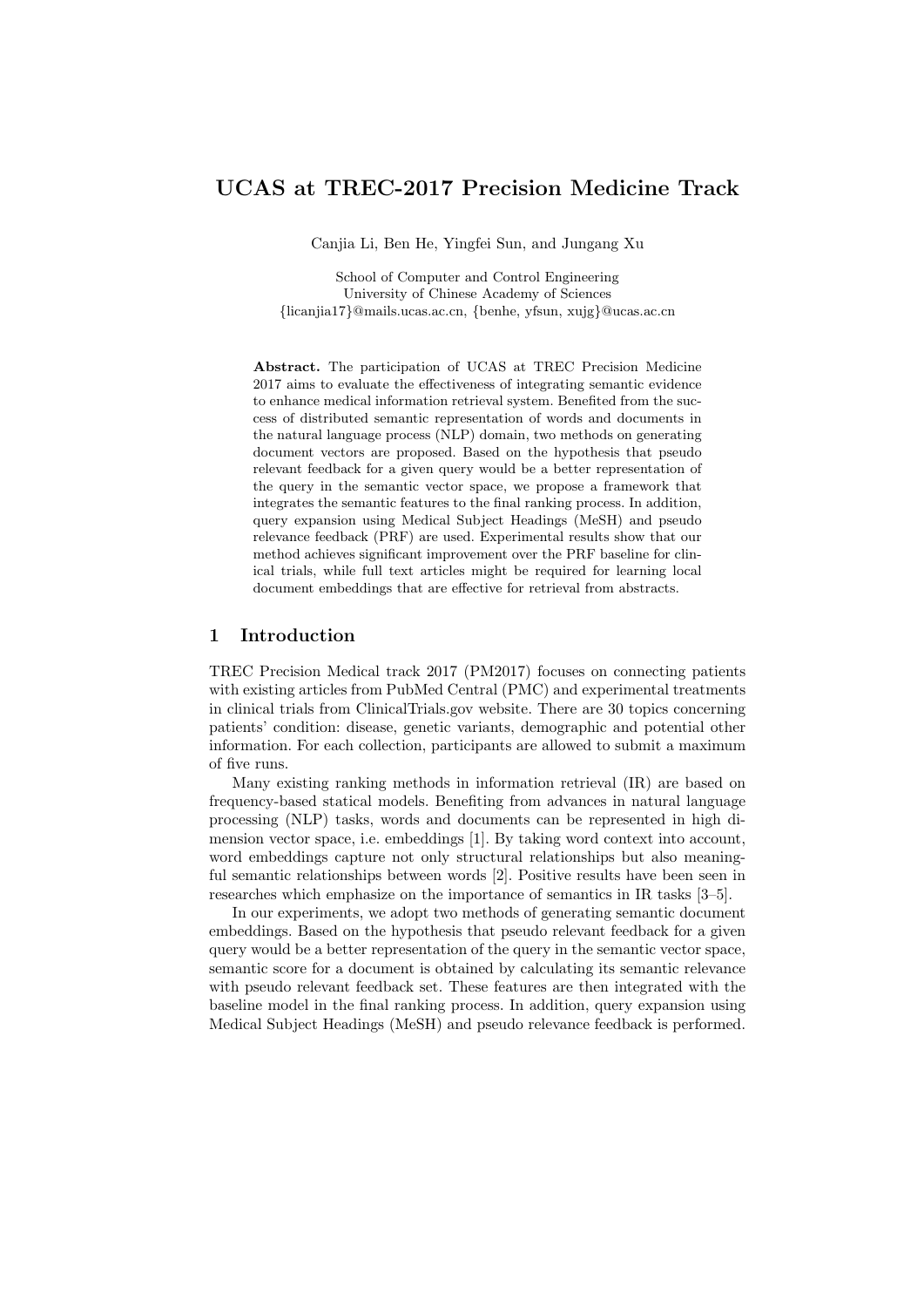The rest of the paper is organized as follows. Section 2 gives a detailed introduction to the techniques used in our experiments. Section3 presents the experimental settings, results and analysis. Finally, Section 4 concludes our experiments.

### **2 Method**

In this section, we summarize the key techniques used in our medical retrieval system.

#### **2.1 Parameter-free Model: DPH**

Derived from the DFR framework, DPH is a parameter-free retrieval model. DPH can obtain comparable results with language models (LM) while results from LM are obtained under optimal parameters [6]. Using DPH, the relevance score of a document *d* for a query *Q* is given by [7]:

$$
score(d,Q) = \sum_{t \in Q} \frac{qtw(1-F)^2}{tf+1} \cdot (tf \cdot \log_2(tf \cdot \frac{avg_l}{l} \frac{N}{TF})) + 0.5 \cdot \log_2(2\pi \cdot tf \cdot (1-F))
$$
\n(1)

where *F* is given by  $tf/l$ ,  $tf$  is term frequency within the document. *l* is the document length and  $avg_l$  is the average document length in the collection. *N* is the number of documents while  $TF$  is term frequency in the collection. All variables in the formula can be directly obtained from the collection statistics, thus no parameter tuning is required.

### **2.2 Probability Retrieval Model: BM25**

The probability retrieval model BM25 has been widely used in the information retrieval domain due to its effectiveness [8]. Given a document *d* and a query *Q*, the ranking function is

$$
score(d, Q) = \sum_{t \in Q} w_t \frac{(k_1 + 1)tf}{K + tf} \frac{(k_3 + 1)qtf}{k_3 + qtf}
$$
(2)

where *t* denotes one term in the query, and *qtf* is the term frequency of *t* in query *Q*. *tf* is the term frequency of query term *t* in document *d*. *K* is given by  $k_1((1-b)+b\cdot\frac{l}{avg\mu})$ , in which *l* and *avg*<sub>*l*</sub> denote the length of document *d* and the average length of documents in the whole collection, respectively.  $k_1$ ,  $k_3$  and *b* are free parameters whose default setting is  $k_1 = 1.2$ ,  $k_3 = 1000$  and  $b = 0.75$ , respectively  $w_t$  is the weight of query term  $t$ , which is given by:

$$
w_t = \log_2 \frac{N - df_t + 0.5}{df_t + 0.5}
$$
 (3)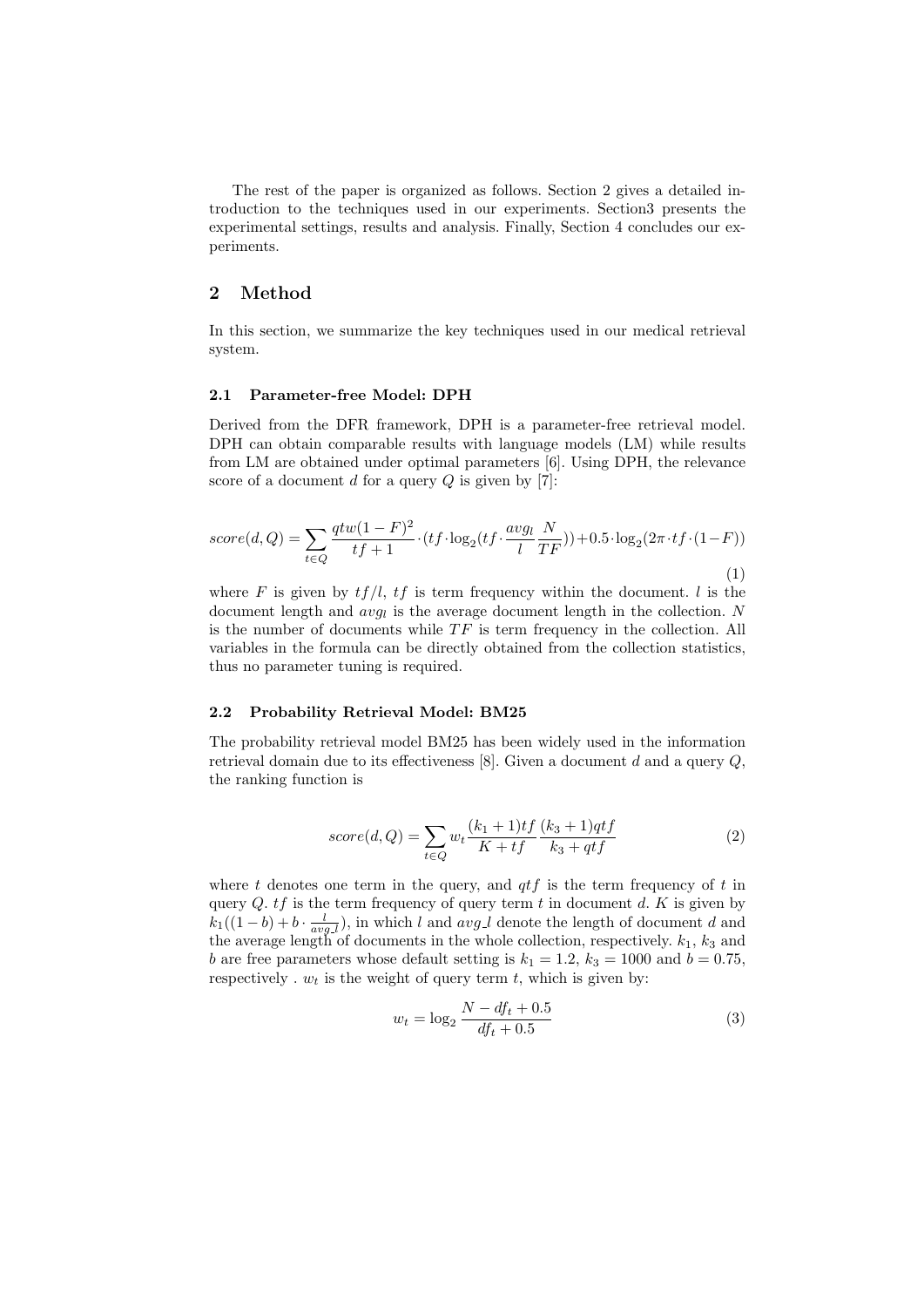where N is the number of documents in the collection, and  $df_t$  is the document frequency of query term *t*, which denotes the number of documents that contains *t*.

### **2.3 Pseudo Relevance Feedback**

Under the assumption that the top K documents in the initial retrieval result are a good feedback of user's information need, the pseudo relevance feedback technique automatically extracts important terms in these documents based on various methods such as KL and Bo1, etc [9].

### **2.4 MeSH Terms Query Expansion**

MeSH (Medical Subject Headings) has been widely used in the previous CDS track to improve medical information retrieval [10, 11]. Given a query, We adopt the MetaMap toolkit<sup>1</sup> from UMLS program  $[12]$  to extract relevant medical concepts . Since UMLS has more than 100 semantic types, only the following semantic types are considered to be relevant and added to the given query: disease or syndrome, sign or symptom, pathologic function, diagnostic procedure, anatomical abnormality, laboratory procedure, pharmacologic substance, neoplastic process, therapeutic or preventive procedure.

### **2.5 Document Embedding**

Word2Vec is a state-of-the-art neural embedding framework, which aims to generate high quality word vectors in high-dimension space [1]. By calculating the cosine distance between two words, their similarity can be captured. Moreover, it has been stated that simple algebraic operations can also be performed on word vectors [2]. For example, vector(King) - vector(Man) + vector(Woman) results in a vector that is closest to the vector representation of the word Queen. As the semantic relationships are preserved in the embedding operations, one way of generating document embedding is to add up the most informative word embeddings, say top *k*, within the document, which is given by:

$$
\overrightarrow{d} = \sum_{w \in W_k^d} t f \cdot id f(w) \cdot \overrightarrow{w} \tag{4}
$$

where  $\vec{w}$  and  $\vec{d}$  are the embeddings of word *w* and the corresponding document *d*, respectively.  $W_k^d$  is the set of the top-k terms with the highest *tf-idf* weights in *d*. We denote the above way of generating word embeddings as *Term Addition*.

We also adopt the unsupervised neural network model, modified from the Word2Vec framework, to learn distributed vector representations for documents [13]. The learned vectors are denoted as *Paragraph Vector*.

 $1 \text{ https://metaman.nlm.nih.gov/}$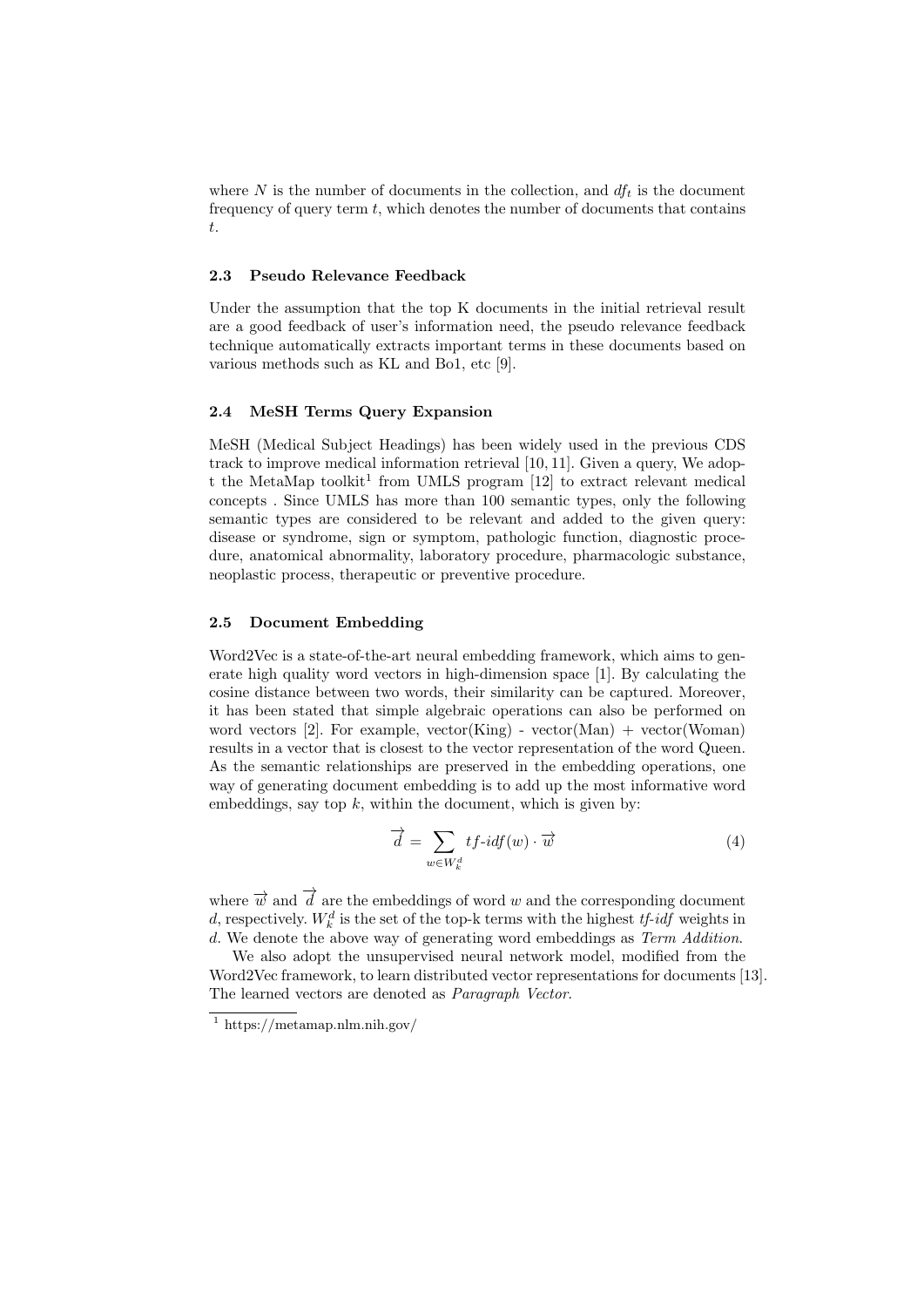#### **2.6 Feedback-based Ranking Approach**

Both DPH and BM25 are frequency-based statistical models, in which semantic evidence of relevance is not taken into account. Intuitively, We can enhance retrieval system performance by integrating semantic evidence. In this work, we utilize the feedback-based approach in [14] to rerank the results given by the above classical retrieval models. Given a query, similar to PRF, we assume that the top *k* documents in the initial querying result provide an abundant semantic evidence about the query. Therefore, we estimate the semantic relevance of a document by measuring its semantic relevance with the top *k* documents. The enhanced ranking score is given as follows:

$$
score(d, Q) = \lambda \cdot BM(d, Q) + (1 - \lambda) \cdot SEM(d, D_{PRF}^{k}(Q))
$$
\n<sup>(5)</sup>

where  $BM(d, Q)$  is the ranking score of document d given by a baseline retrieval model, e.g. the classical BM25 or DPH ranking model with PRF.  $D_{PRF}^k(Q)$  is the pseudo relevance feedback set of documents, which is composed of the top ranked *k* articles returned by the baseline model.  $SEM(d, D_{PRF}^k(Q))$  measures the semantic similarity between document *d* and the pseudo relevance feedback set  $D_{PRF}^k(Q)$ , which is given as follows:

$$
SEM(d, D_{PRF}^k(Q)) = \sum_{d' \in D_{PRF}^k(Q)} w_{d'} \cdot Sim(d', d)
$$
\n
$$
(6)
$$

where *d'* is one of the documents in  $D_{PRF}^k(Q)$ .  $w_{d'}$  is the weight of *d'*, which is given as follows:

$$
w_{d'} = BM(d', Q) + \max_{d'' \in D_{PRF}^k(Q)} BM(d'', Q)
$$
 (7)

 $Sim(d', d)$  denotes the semantic similarity between  $d'$  and  $d$ , which is measured by the cosine distance. In Equation (7), the maximum relevance score is added to normalize the gap between the relevance scores of different articles. Note that both  $BM(d, Q)$  and  $SEM(d, D_{PRF}^k(Q))$  in Equation (5) are normalized by Min-Max normalization, so that the two scoring features are on the same scale.

# **3 Experimental Setting and Results**

### **3.1 Query Preprocessing and Index**

The topics consist of the disease, genetic variants, demographic, and the potentially other information about patients. We assume that disease and genetic variants are better indicator of patients' conditions, especially their diseases. Therefore, the components of a topic are assigned with different weights to reflect their relevance to a patient's information need. The weights for disease, genetic variants, demographic and other information are 3*.*0*,* 2*.*0*,* 1*.*0*,* 1*.*0, respectively. For example, topic 1 is reformed as the following: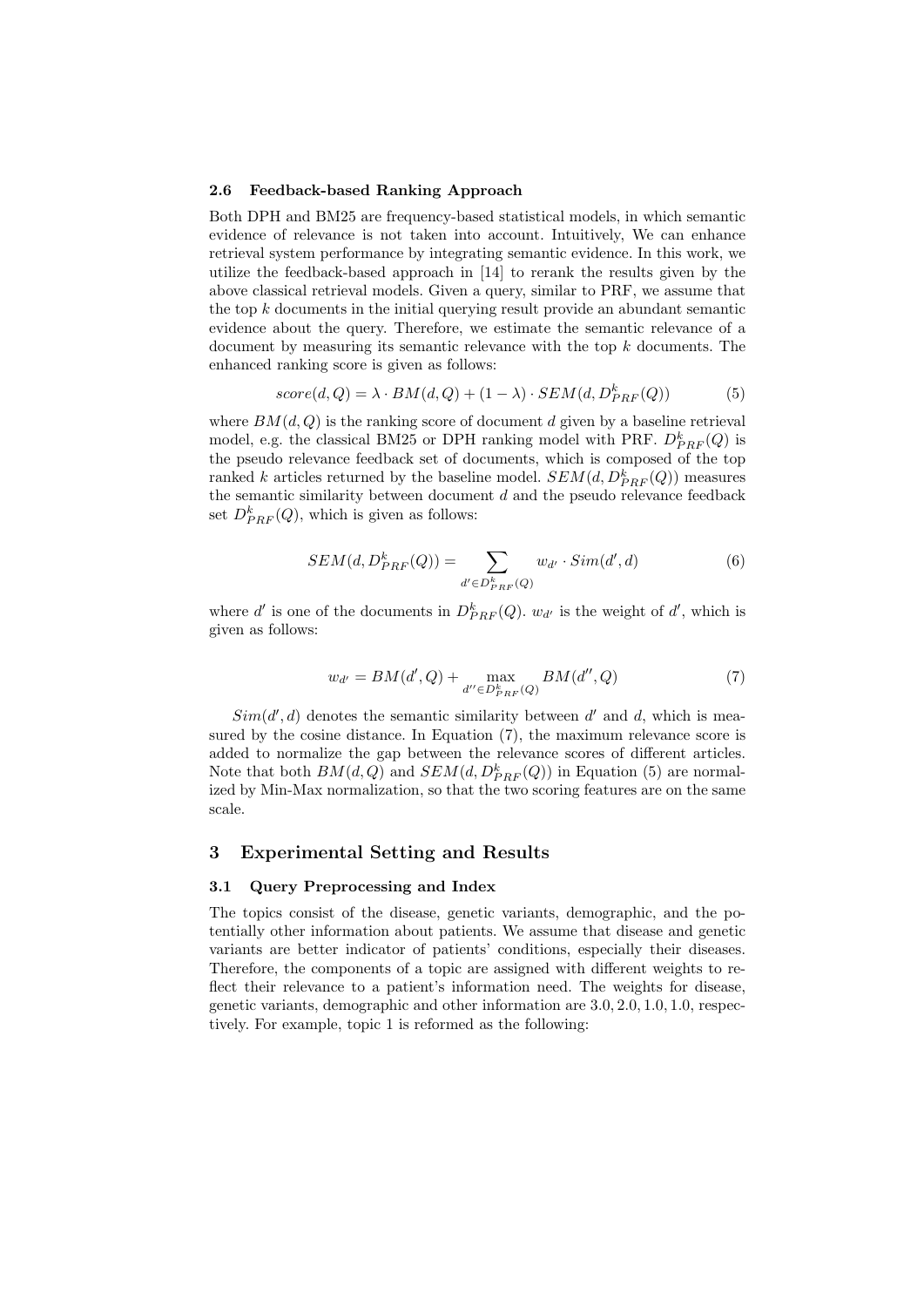# $liposarcoma^{3.0}cdk4^{2.0}amplification^{2.0}male^{1.0}gerd^{1.0}$

There are two target collections for the Precision Medicine track: scientific abstracts and clinical trials. The scientific abstracts consist of a January 2017 snapshot of PubMed abstracts and abstracts from AACR and AASCO proceedings. For abstracts from PubMed, we also extract their *title* fields. The clinical trials are an April 2017 snapshot of ClinicalTrials.gov website. The *title, summary, detail, criteria* fields are extracted for indexing after stemming with Porters stemmer and the removal of stopword. All experiments are conducted with Terrier [15].

# **3.2 Results**

We submitted five official runs for each document collection, which is summarized in Table 1 (SA denotes scientific abstracts, CT denotes clinical trials):

| RunID           |    |            | Collection Baseline Model Query Expansion | Document Vector      |  |
|-----------------|----|------------|-------------------------------------------|----------------------|--|
| <b>UCASBASE</b> | SA | DPH        | Bo1                                       | None                 |  |
|                 | CT | <b>DPH</b> | Bo1                                       | None                 |  |
| UCASSEM1        | SA | DPH        | Bo1                                       | Term Addition(ALL)   |  |
|                 | CT | <b>DPH</b> | Bo1                                       | Term Addition(ALL)   |  |
| UCASSEM2        | SA | <b>DPH</b> | Bo1                                       | Paragraph Vector     |  |
|                 | CT | <b>DPH</b> | Bo1                                       | Paragraph Vector     |  |
| UCASSEM3        | SA | BM25       | ΚL                                        | Term Addition(TOP-5) |  |
|                 | CT | BM25       | KL                                        | Term Addition(TOP-5) |  |
| UCASSEMUMLS     | SA | BM25       | KL                                        | Paragraph Vector     |  |
|                 | CT | BM25       | ΚL                                        | Term Addition(TOP-5) |  |

**Table 1.** Run submission summary

**Table 2.** Evaluation results

| runID              |        | CT.             |                 |         | SA.           |        |
|--------------------|--------|-----------------|-----------------|---------|---------------|--------|
|                    | P5     | P <sub>10</sub> | P <sub>15</sub> | infNDCG | P10           | R-prec |
| <b>UCASBASE</b>    | 0.4143 | 0.3750          | 0.3429          | 0.3271  | 0.4276 0.2227 |        |
| UCASSEM1           | 0.4286 | 0.3607          | 0.3262          | 0.3172  | 0.4000        | 0.2043 |
| UCASSEM2           | 0.4429 | 0.3786          | 0.3548          | 0.3101  | 0.4172        | 0.2019 |
| UCASSEM3           | 0.4286 | 0.3571          | 0.3286          | 0.3106  | 0.4103        | 0.2057 |
| <b>UCASSEMUMLS</b> | 0.3357 | 0.3000          | 0.2619          | 0.2825  | 0.3690        | 0.1874 |

The evaluation results of our runs for clinical trials and scientific abstracts are shown in Table 2. The best values are highlighted in boldface. From the results above, we found that integrating semantic evidence to the ranking process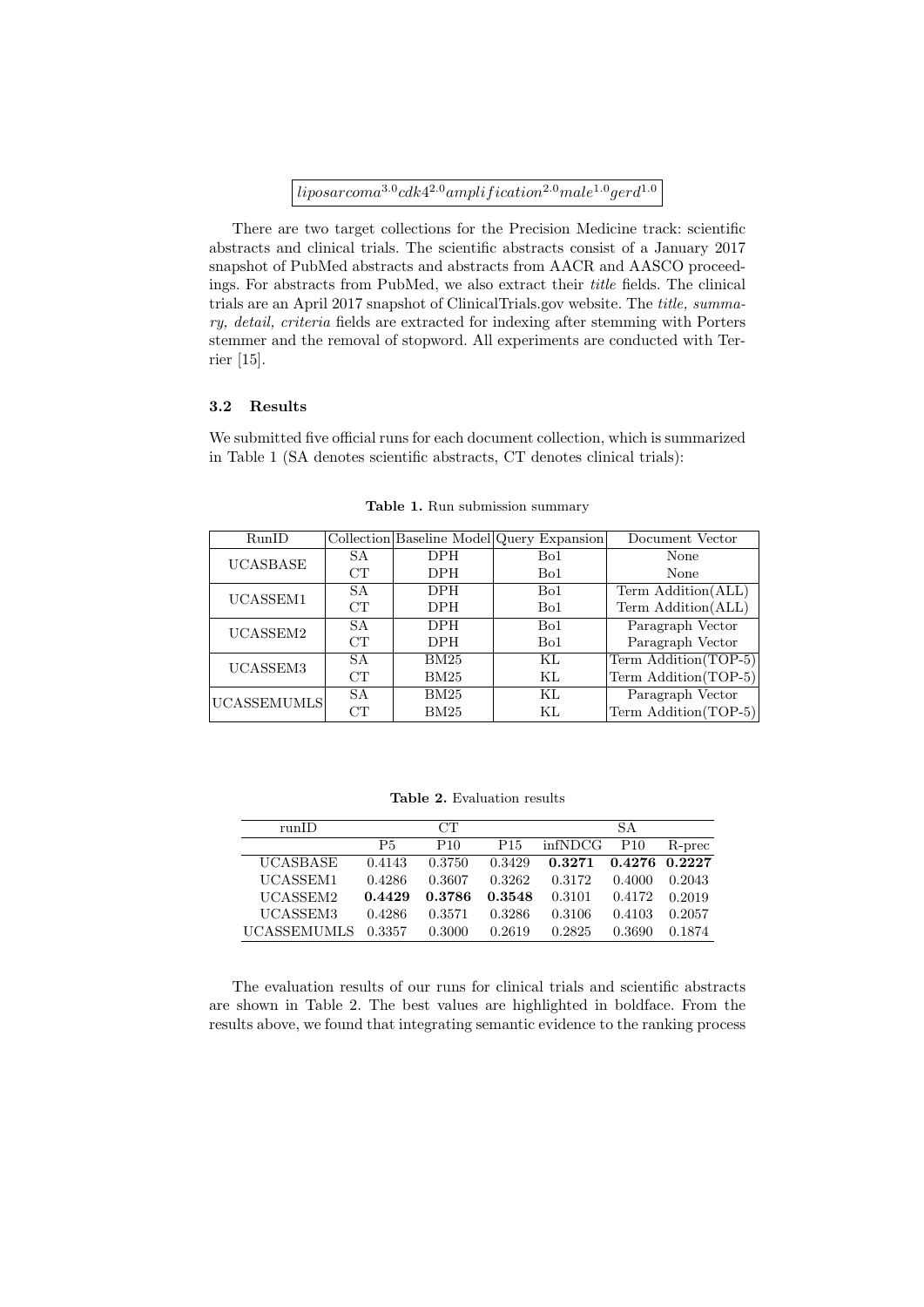enhances the system performance for clinical trials according to the *P*@5 metric. In particular, *UCASSEM2* outperforms the baseline method in all metrics with improvements of 6*.*8%*,* 1*.*0%*,* 3*.*4% respectively, which demonstrates the effective of our approach.

For scientific abstracts, no improvement was seen against the baseline method. As the average document length of scientific abstracts is much shorter than clinical trials, we assume that the proposed embedding-based method may not apply to short documents. In our approach, the top *k* term embedding with highest tfidf within the document are summed up in the *T ermAddition* method. However, this method may not be able to recognize the most important terms because term frequencies of different terms tend to be similarly low in a short document. Besides, if all terms are summed up, the embedding centroid dose not represent the theme of this document because many meaningless words force the centroid to move randomly in the high-dimension space. In contrast, the embedding centroid of a long document retain its position in the space due to the frequent occurrences of informative words.

Query expansion using the domain knowledge with UMLS was explored in the run *UCASSEMUMLS*. However, system performance dropped rapidly for both collections, which suggests that domain knowledge should be used carefully in the medical IR research task.

In the future, we plan to investigate effective and meaningful embeddings for short documents, i.e., scientific abstracts, to better respond to patients' information needs.

## **4 Conclusions**

In order to exploit semantic features in the medical document ranking system, document vector representation methods derived form Word2Vec technique are proposed. In the ultimate ranking process, semantic relevance features are combined with baseline model to enhance the system performance. Evaluation results show that the proposed method outperforms the traditional retrieval models for long documents, i.e. clinical trials. Still, better representations of short documents are required for effective retrieval from abstracts.

# **Acknowledgements**

This work is supported by the National Natural Science Foundation of China (61472391).

# **References**

1. T. Mikolov, I. Sutskever, K. Chen, G. S. Corrado, and J. Dean, "Distributed representations of words and phrases and their compositionality," in *Advances in neural information processing systems*, pp. 3111–3119, 2013.